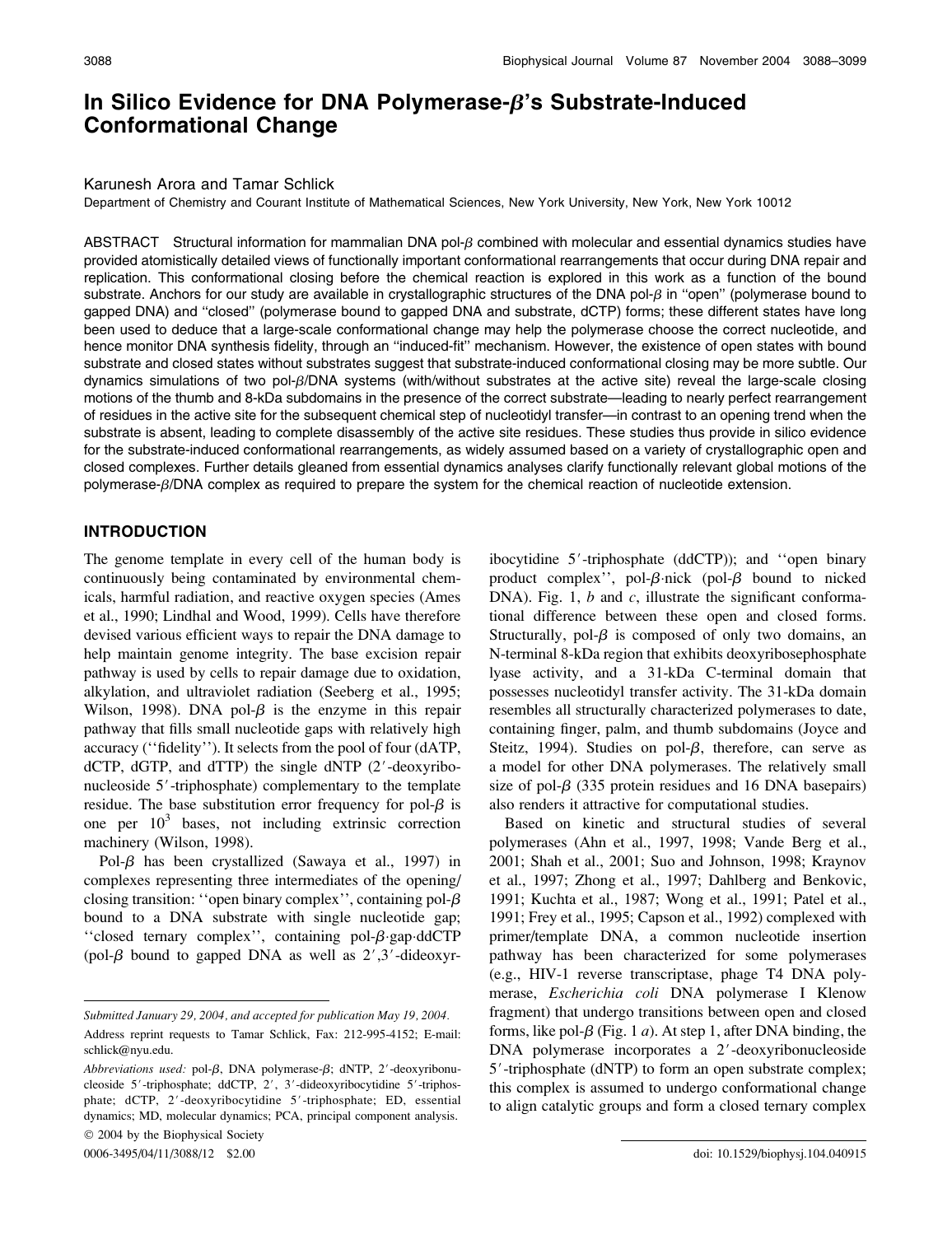



FIGURE 1 General pathway for nucleotide insertion by DNA pol- $\beta$  (*a*) and corresponding crystal open (*b*) and closed  $(c)$  conformations of pol- $\beta$ /DNA complex. E, DNA polymerase; dNTP, 2'-deoxyribonucleoside 5'-triphosphate; PP<sub>i</sub>, pyrophosphate;  $DNA_n/DNA_{n+1}$ , DNA before/after nucleotide incorporation to DNA primer. T6 is the template residue (G) corresponding to the incoming dCTP.

at step 2; the nucleotidyl transfer reaction then follows: 3'-OH of the primer strand attacks the  $P_\alpha$  of the dNTP to extend the primer strand and form the ternary product complex (step 3); this complex then likely undergoes a reverse conformational change (step 4) back to the open enzyme form. This transition is followed by dissociation of pyrophosphate  $(PP_i)$  (step 5), after which the DNA synthesis/ repair cycle can begin anew.

The conformational rearrangements involved in steps 2 and 4 are believed to be key for monitoring DNA synthesis fidelity (Sawaya et al., 1997). Binding of the correct nucleotide is thought to induce the first conformational change (step 2) whereas binding of an incorrect nucleotide may alter or inhibit the conformational transition. This ''induced-fit'' mechanism was thus proposed to explain the polymerase fidelity in selection of correct dNTP (Sawaya et al., 1997). This mechanism suggests that the conformational changes triggered by binding of the correct nucleotide will align the catalytic groups as needed for catalysis,

whereas the incorrect substrate will interfere with this process. However, no direct experiments have shown this effectively.

Although crystal structures of many DNA polymerases have revealed either open binary conformations without dNTP or closed ternary conformations with dNTP, there are notable exceptions. For example, addition of a dNTP to a crystal of an open binary DNA complex of Klentaq (A-family) results in an open ternary complex (Li et al., 1998); open rather than closed complexes, as expected, were also observed in a ternary pol- $\beta$  R283A mutant (Beard et al., 1996). Conversely, closed rather than open complexes were captured in crystals of B-family polymerases without substrate (Rodriguez et al., 2000) and binary complexes of DNA pol- $\lambda$  (Garcia-Diaz et al., 1998). Furthermore, subdomain conformations of *Bacillus* Pol I (A-family) are known to be sensitive to specific crystal lattice contacts (Johnson et al., 2003). These variations in outcomes as a function of the active site context are likely because subdomain rearrangements are subject to potential distortions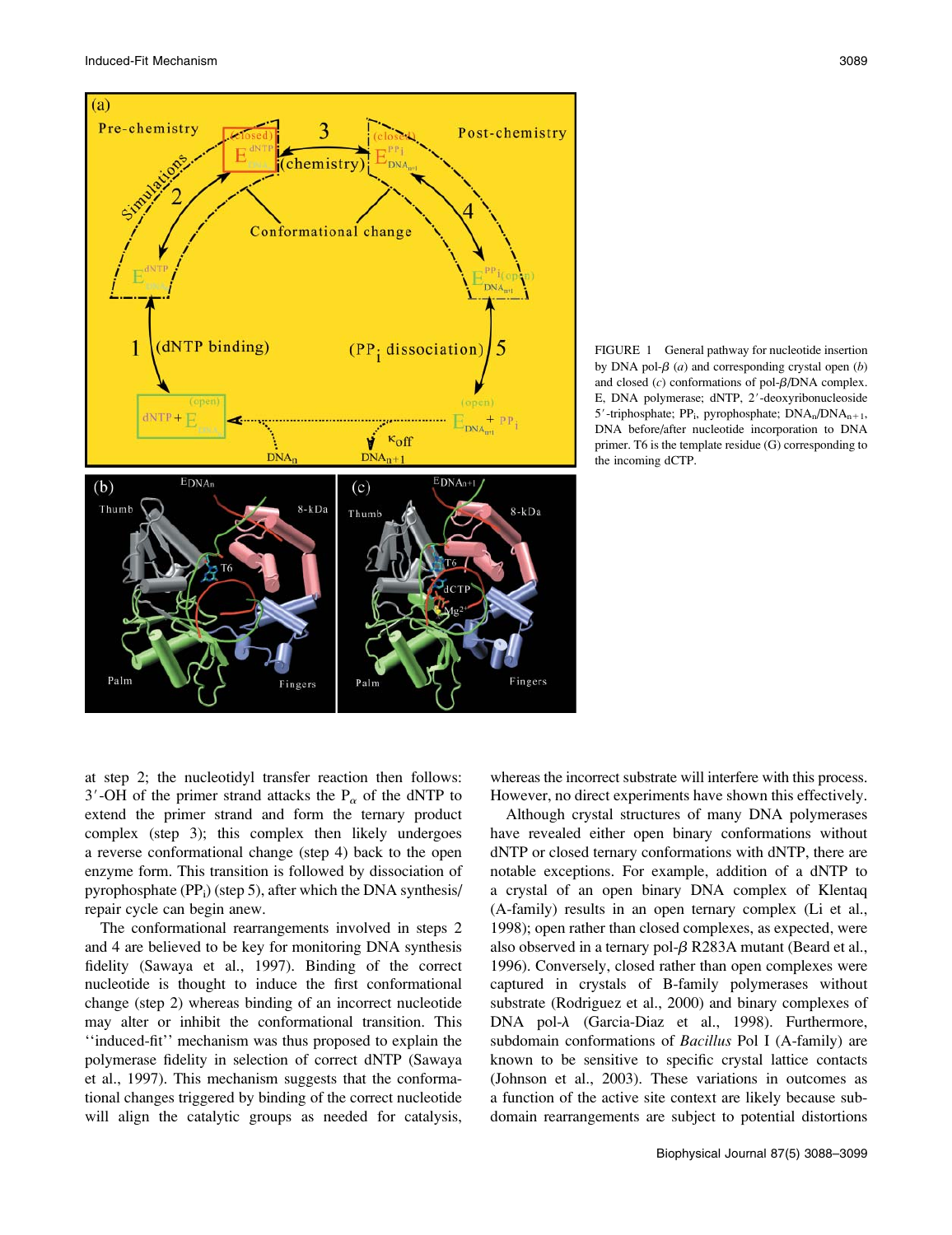because of crystal packing forces (Arnold et al., 1995), crystallization conditions (e.g., necessity for extra moeity to stall chemical reaction), or factors other than presence/absence of substrate. Thus, dynamics simulations can be useful to pinpoint the nature of conformational changes in pol- $\beta$  and their relation to the presence or absence of a substrate in the active site.

Broadly speaking, there is great interest in understanding polymerase mechanisms because of the importance of DNA polymerases in maintaining genome integrity and the relation of their malfunctioning to many diseases (e.g., cancer, premature aging). Still, detailed mechanisms of the conformational changes induced by binding of the correct dNTP and how these cycles differ for polymerases in diverse classes remain unknown. In this work, we analyze dynamics simulations to delineate the structural and dynamical changes that occur during the conformational change before the nucleotidyl transfer reaction (step 2, Fig. 1  $a$ ), when the enzyme active site is occupied by the correct substrate on one hand, or no substrate at all. (Modeling studies of incorrect substrates have been reported by Florián et al., 2003 and Yang et al., 2002b and are under study by R. Radhakrishnan and T. Schlick, unpublished data). We seek here to identify the rate-limiting conformational motions and mechanistic details associated with specific residues in the active site of pol- $\beta$  to complement structural and kinetic data. Our use of principal component analysis (also called essential dynamics) aids visualization and quantification of the conformational changes that are difficult to recognize by visual inspection of dynamics trajectories because of the rapid thermal motions of atoms and voluminous number of conformations.

Significantly, we observe contrasting global subdomain motions as well as alignments of the catalytic residues in the presence versus absence of substrate in the pol- $\beta$  binding site. The correct incoming substrate triggers a thumb subdomain ''closing'' motion with the alignment of the active site protein residues that favors the subsequent chemical step. The absence of the substrate leads to a thumb ''opening'' motion and is accompanied by local rearrangements near the active site that disfavor the chemical step. These results highlight the delicate and sophisticated network of global and local conformational changes that play an important role in recognizing the incoming substrate and hence polymerase fidelity.

## COMPUTATIONAL METHODOLOGY

#### Model building

Two initial models, pol- $\beta$ /DNA with substrate and without substrate, in an intermediate form between crystal open (1BPX) and closed (1BPY) states before nucleotidyl transfer reaction (prechemistry) were constructed. Such intermediate states are intended to hasten the capturing of subdomain motions: all simulations from the crystal open state (1BPX) with substrate and crystal closed state (1BPY) without substrate do not reveal any significant global motion within 5 ns (K. Arora, unpublished data). Indeed, the intermediate structure of pol- $\beta$  has been successful in capturing the polymerase opening (after the chemical reaction of nucleotidyl transfer) in the polymerase kinetic cycle (Fig. 1  $a$ ) (Yang et al., 2002a,b); the intermediate forms used in our studies also resemble a crystal intermediate (J. M. Krahn, W. A. Beard, and S. H. Wilson, unpublished data) and are found on the closing pathway delineated by the stochastic pathway approach (K. Arora and T. Schlick, unpublished data). Here we investigate the enzyme dynamics before the chemical reaction of nucleotidyl transfer (prechemistry) in the presence of the substrate and without substrate in the active site to test the proposed "induced-fit" hypothesis (Li et al., 1998; Doublié and Ellenberger, 1998; Kiefer et al., 1998; Koshland, 1994; Beard and Wilson, 1998; Doublié et al., 1999).

For the first model with substrate, the intermediate pol- $\beta$  complexed with DNA primer/template was constructed as an average of the crystallographic open, binary gapped complex (1BPX) and closed, ternary complex (1BPY) from the PBD/RCSB resource (Berman et al., 2000). The incoming nucleotide (dCTP) along with catalytic and nucleotide binding  $Mg^{2+}$  ions is placed in the active site as in the ternary crystal closed complex. The hydroxyl group was added to the  $3'$  terminus of the primer DNA strand. The missing protein residues 1–9 in the crystal structure were placed by using the INSIGHT II package, version 2000. CHARMM's subroutine HBUILD (Brünger and Karplus, 1988) was employed to add all hydrogen atoms to the crystallographic heavy atoms. The second model of the intermediate pol- $\beta$  without substrate was constructed similarly, but without the incoming basepair (dCTP), catalytic magnesium ion, and nucleotide binding  $Mg^{2+}$  ion in the active site. In the intermediate state, the thumb subdomain is partially closed (Fig.  $2$   $aI$ ), i.e., the thumb root-mean-square deviation (RMSD) is 2.5 Å compared to crystal open and 3.5 Å compared to crystal closed complex. Cubic periodic domains for both initial models were constructed using our program PBCAID (Qian et al., 2001). To neutralize the system at an ionic strength of 150 mM, water molecules (TIP3 model) with minimal electrostatic potential at the oxygen atoms were replaced by  $Na<sup>+</sup>$ , and those with maximal electrostatic potential were replaced with Cl<sup>-</sup>. All Na<sup>+</sup> and Cl<sup>-</sup> ions were placed  $>8$  Å away from any protein or DNA atom and from each other. The electrostatic potential for all bulk oxygen atoms was calculated using the DelPhi package (Klapper et al., 1986). In total, both neutral systems consist of  $\sim$ 40,000 atoms including water of solvation (11,249 water molecules).

# Minimization, equilibration, and dynamics protocol

Energy minimizations, equilibrations, and dynamics simulations for both systems were performed using the program CHARMM (Chemistry Department, Harvard University, Cambridge, MA) (Brooks et al., 1983) with the all-atom version C26a2 force field (MacKerell and Banavali, 2000). First, each system was minimized with fixed positions of all protein and DNA heavy atoms using the method of steepest descent for 10,000 steps; this is followed by adapted basis Newton-Raphson minimization (Brooks et al., 1983; Schlick, 1992) for 20,000 steps. The 30 ps of equilibriation at 300 K was followed by further minimization using steepest descent and adapted basis Newton-Raphson until the gradient of RMSD was  $10^{-6}$  kcal/ mol Å. Finally, the protein/DNA/counterions/water coordinates were reequilibrated for 30 ps at 300 K by the Langevin multiple time-step method LN (See Yang et al., 2002a) for a thorough examination of the stability and reliability of the integrator for large macromolecular systems in terms of thermodynamic, structural, and dynamic properties compared to single-time-step Langevin as well as Newtonian (Velocity Verlet) propagators (Yang et al., 2002a). Our triple-time-step protocol uses an inner time step  $\Delta \tau = 1$  fs for updating local bonded interactions; medium time step  $\Delta t_m = 2$  fs to update nonbonded interactions within 7 Å; and outer time step of  $\Delta t = 120$  fs for calculating remaining terms; this yields a speedup factor of 4 over single-time-step Langevin dynamics at  $\Delta \tau = 1$  fs. The SHAKE algorithm was employed to constrain the bonds involving hydrogen atoms. Electrostatic and van der Waals interactions were smoothed to zero at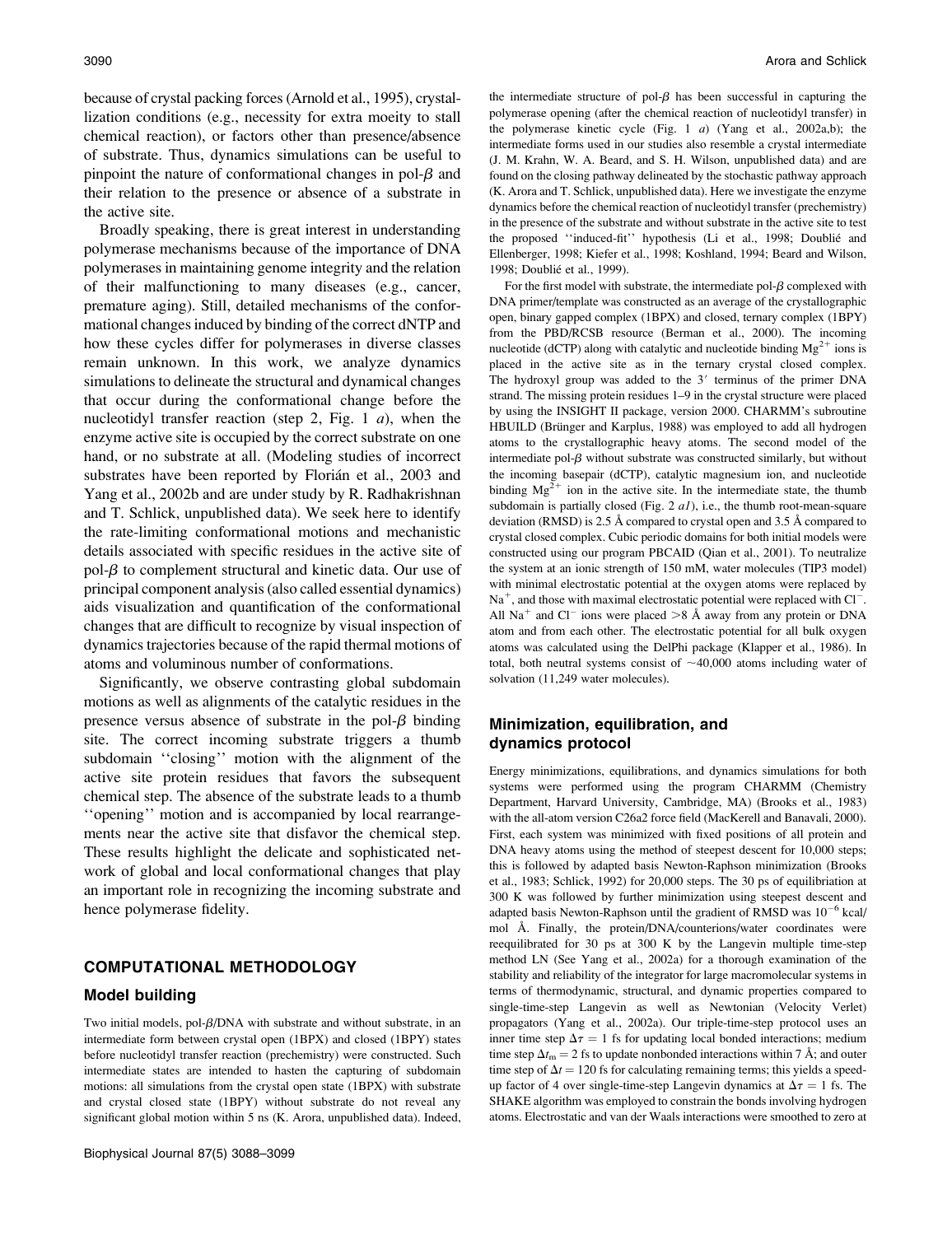Induced-Fit Mechanism 3091



FIGURE 2  $C_{\alpha}$  traces of superimposed pol- $\beta$ /DNA complex with  $dCTP (a1)$  and without  $dCTP (b1)$  for the intermediate starting structure (yellow), crystal closed (red), and crystal open (green) and the trajectory final structures (blue). Notable are the residue motions in the thumb subdomain and the 8-kDa domain. The positions of  $\alpha$ -helix N in the simulated systems are compared to the crystal structures and shown from two points of view in pabels  $a2$  and  $a3$ , and panels  $b2$  and  $b3$ .

12 Å with a shift function and a switch function, respectively. The Langevin collision parameter of  $\gamma = 10 \text{ ps}^{-1}$  was chosen to couple the system to a 300 $^{\circ}$ C heat bath. The total simulation length for each system is  $\sim$ 10 ns.

## Geometric characteristics

The radius of gyration,  $R_g$ , and root-mean-square deviations of the  $C_\alpha$ atomic positions in the dynamic trajectories with respect to the crystal, closed ternary complex and the open binary gapped complex,  $d_{\text{rms}}$ , were monitored as a function of time. The radius of gyration is defined as:

$$
R_{\rm g}(t) = \left[\frac{1}{N_{\rm C_{\alpha}}} \sum_{i=1}^{N_{\rm C_{\alpha}}} (r_i(t) - r_{\rm CG}(t))^2\right]^{1/2},\tag{1}
$$

where  $r_i(t)$  and  $r_{CG}(t)$  are the coordinates of atom i and of the center of gravity of the polymerase, respectively, at time t.  $N_{C_{\alpha}}$  is the total number of the  $C_{\alpha}$  atoms involved. The RMSD is defined as:

$$
d_{\rm rms}(t) = \left[\frac{1}{N_{\rm C_{\alpha}}} \sum_{i=1}^{N_{\rm C_{\alpha}}} (r_i(t) - r_i^{\rm CRY})^2\right]^{1/2},\tag{2}
$$

where  $r_i^{\text{CRY}}$  is the coordinate of atom i in the crystal structure, after a leastsquare fit superimposition with dynamic structures at time t.

The RMSD measure is not always effective in describing the trends in domain motions because different direction of motion can be realized. Therefore, we have devised a scheme to represent the RMSD data more effectively such that both the magnitude and direction of domain motions can be appreciated. Namely, we project the RMSD of the simulated structure on the line joining the geometric centers of  $\alpha$ -helix N in the crystal open and closed conformation (see Fig. S1 in online Supplementary Material); the crystal open and closed conformations form two vertices of the triangle, and a simulated structure forms the third. The length of each side of the triangle is given by the RMSD of the thumb's  $\alpha$ -helix N when the two structures at the end of the line are superimposed with respect to pol- $\beta$ 's palm subdomain. The  $\alpha$ -helix N RMSD between crystal open and closed conformation is fixed  $(6.96 \text{ Å})$ . The shift distance  $(h)$  describes the displacement of the  $\alpha$ -helix N of the simulated structure in the direction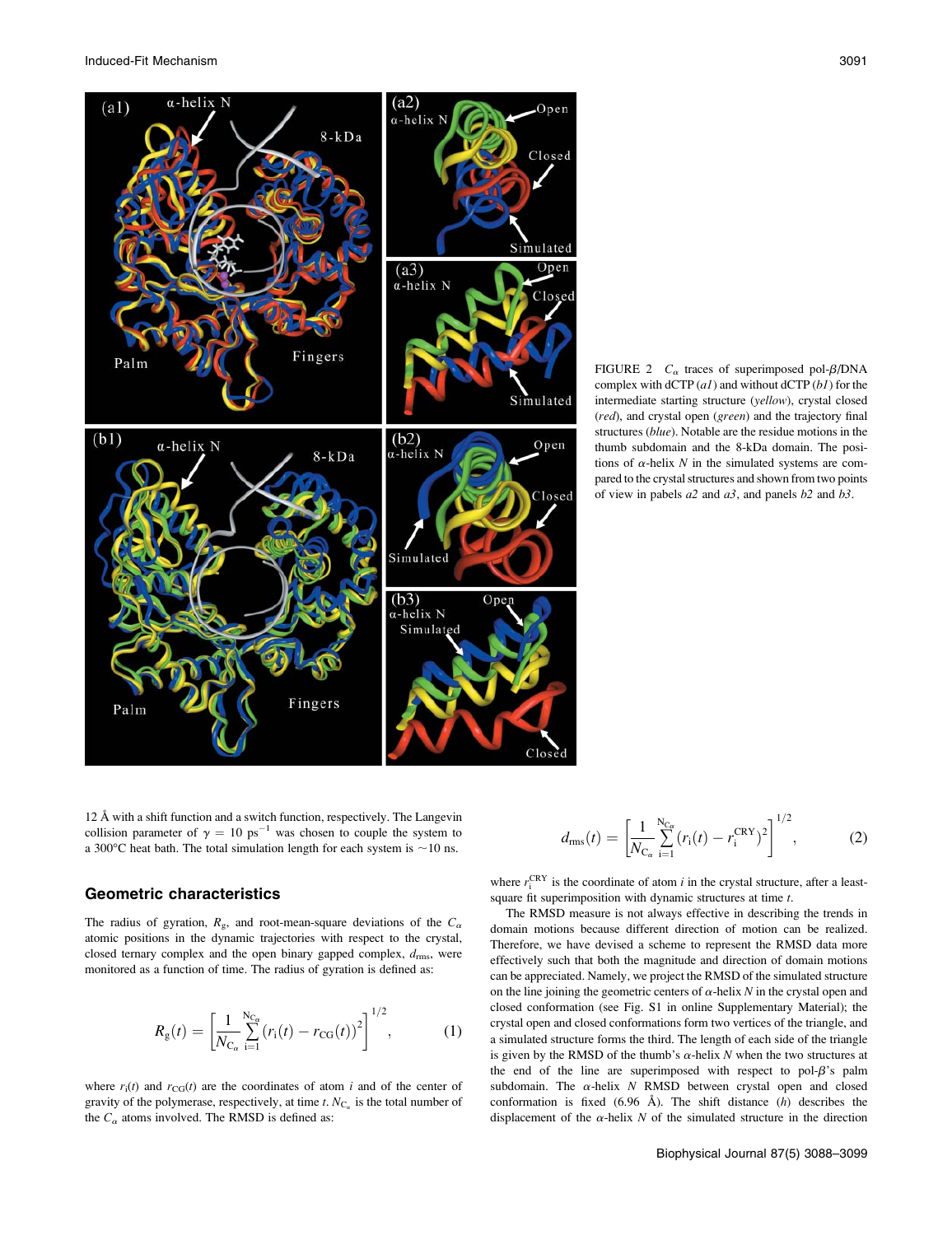perpendicular to the line joining the geometric centers of  $\alpha$ -helix N in the crystal open and closed conformation. When  $h$  is constant, the RMSD values alone are good indicators of the motion toward one of the crystal states; when  $h$  is not constant, RMSDs may be misleading. The variables  $L1$  and  $L2$ thus can describe the projected RMSD of the simulated structure with respect to the crystal open and closed conformations, respectively.

#### Motion analysis by essential dynamics

To better analyze the global motions of pol- $\beta$ , the dynamics trajectories were analyzed according to the principal component (PCA) or essential dynamics (ED) method (Amadei et al., 1993). This method aims to describe the overall dynamics of systems with a few collective, ''essential'' degrees of freedom in which anharmonic motion occurs. These motions comprise most of the positional fluctuations and are often functionally relevant. The remaining degrees of freedom represent not necessarily independent harmonic motions orthogonal to ''essential'' subspace that collectively describe much smaller positional fluctuations. The large number of biological systems that have been studied by this approach indicates its utility for analysis of domain motions (van Aalten et al., 1995, 1997; deGroot et al., 1996, 2001; Weber et al., 1998; Stella et al., 1999; Arcangeli et al., 2000a,b, 2001). To describe their collective motions, the covariance matrix  $C$  of atomic fluctuations along the dynamics trajectory (Amadei et al., 1993) is constructed. The matrix elements are given by

$$
C = \frac{1}{M} \sum_{k=1,M} \langle (X_k - \langle X \rangle)(X_k - \langle X \rangle)^T \rangle, \tag{3}
$$

where  $X_k$  is the coordinate vector at kth configuration (snapshot), and  $\langle X \rangle$  is the average structure over the entire dynamics simulation:  $\langle X \rangle$  =  $(1/M)\sum_{k=1,M} X_k$ . Diagonalization of covariance matrix produces the eigenvectors and eigenvalues as entries of  $\Lambda$  from the spectral decomposition:

$$
VTCV = \Lambda, \quad or CVn = \lambda_n V_n, \quad n = 1, 2, ..., \quad 3N, \quad (4)
$$

where  $\Lambda$  is the diagonal matrix with eigenvalues  $\lambda_i: \Lambda = diag(\lambda_1, \lambda_2, \ldots, \lambda_n)$  $\lambda_{3N}$ ). Each eigenvector  $V_n$  defines the direction of motion of N atoms as an oscillation about the average structure  $\langle X \rangle$ . The normalized magnitude of corresponding eigenvalue is a measure of the amplitudes of motion along the eigenvector  $V_n$ . If eigenvalues are arranged in order of decreasing value, the first few describe the largest positional fluctuations. Here we have applied this analysis only to  $C_{\alpha}$  atoms of the polymerase primarily to produce a manageable (diagonalizable) covariance matrix. This is reasonable because it has been systematically shown that there is a great similarity between the motions along the first few eigenvectors of  $C_{\alpha}$  matrix and those along the first few eigenvectors derived from the all-atom matrix (Amadei et al., 1993). Of course, the raw data (configuration series) come from dynamics trajectories that allow all degrees of freedom to vary. A total of 335 atoms were included in the mode analysis, resulting in 1005 PCs  $(3 \times 335)$ . Snapshots were sampled from 10 ns of each trajectory at frequency of  $\Delta t =$ 100 ps.

# RESULTS AND DISCUSSION

# Polymerase- $\beta$ /DNA complex with bound correct incoming substrate (dCTP)

#### Subdomain motions

From the intermediate structure between the crystal open and closed conformations, we followed the motion of the polymerase subdomains over the 10-ns trajectory. The thumb moves toward the crystal closed conformation, although the structure after 10 ns is not superimposable with the crystal conformation (see Fig. 2  $aI$ ). The motion of the thumb subdomain is strikingly visible from the position of  $\alpha$ -helix N in the thumb subdomain. Fig. 2,  $a2$  and  $a3$ , highlights the closing motion and the final position of the  $\alpha$ -helix N of the thumb subdomain by the end of the 10-ns trajectory. A closing motion away from the open conformation is evident. To assess the extent of motion quantitatively, we monitored the root-mean-square deviation of the  $\alpha$ -helix N  $C_{\alpha}$  atoms throughout the trajectory with respect to the starting and crystal structures, and the radius of gyration, as shown in supplemental Fig. S3  $a$  and in Fig. 4  $a$ . The RMSD with respect to the starting structure suggests a movement  $>4$  Å for  $\alpha$ -helix N. However, the total RMSD of  $\alpha$ -helix N with respect to the crystal closed conformation shows an unexpected increasing trend. This is because although the thumb moves toward the closed conformation as is clear from Fig. 2, it does so at some angle to the closed conformation. Our modified scheme dissecting  $h$ ,  $L1$ , and  $L2$  allows us to quantify this axis shift  $h$  and to represent global motions more effectively (Fig. 3  $a$ ). This modified scheme is important because the shift h rises to  $\sim$ 7 Å in the simulation with substrate (see supplemental Fig. S2).



Biophysical Journal 87(5) 3088–3099

FIGURE 3 Evolution of the root-meansquare deviations (RMSD) of the  $C_{\alpha}$  residues in  $\alpha$ -helix N of the thumb subdomain in the simulated structure with respect to the crystal open (green) and crystal closed structures (red); (a) simulated closing of pol- $\beta$  with substrate and (b) simulated opening of pol- $\beta$ without substrate in the binding site after removing the shift distances.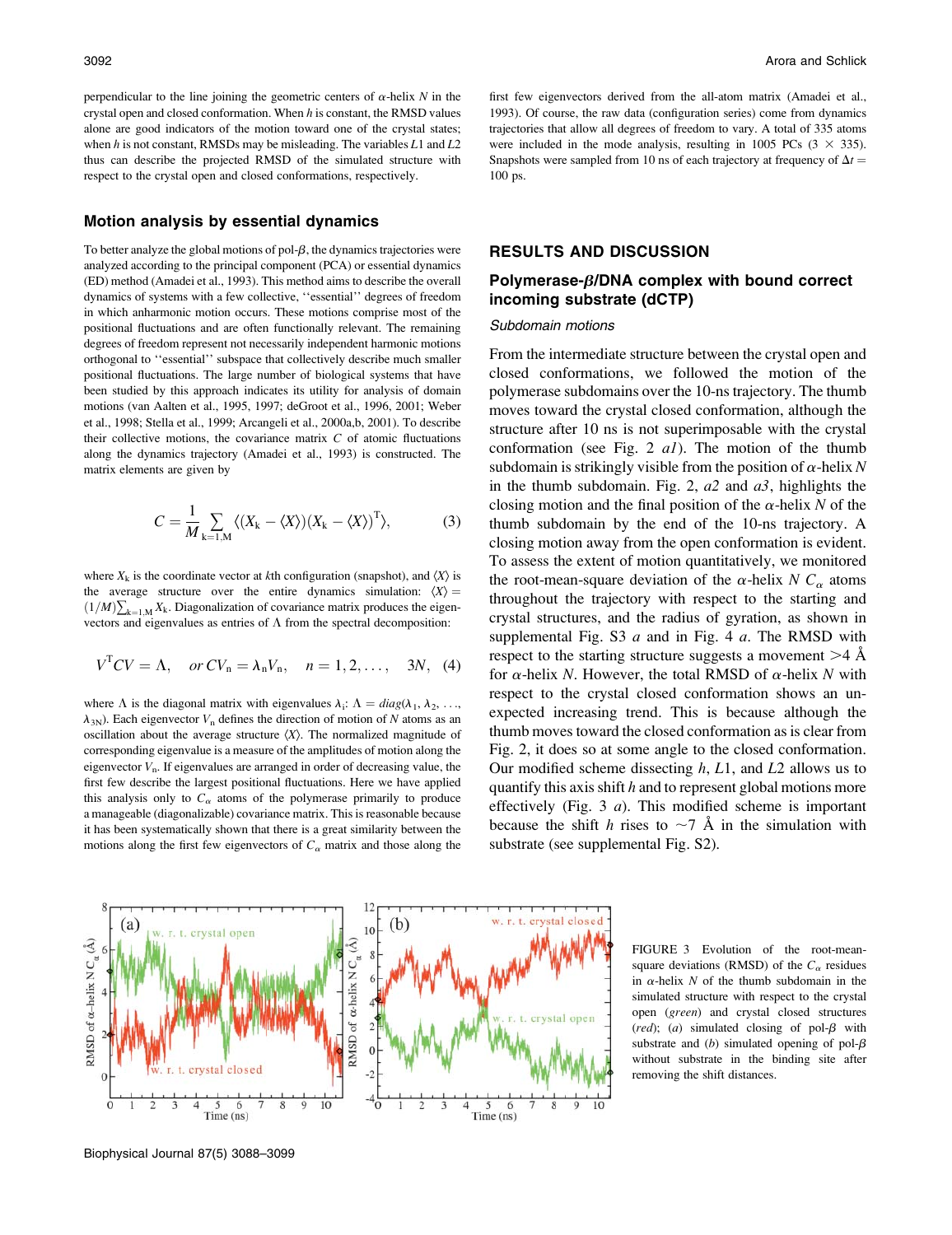

FIGURE 4 Radius of gyration  $(R_{\varphi})$  for all  $C_{\alpha}$ atoms  $(a)$  simulated closing of pol- $\beta$  with substrate (b) simulated opening of pol- $\beta$  without substrate in the binding site.

Motion of key residues in the active site

The thumb motion is accompanied by conformational changes of key protein residues in the substrate (dCTP) binding site. According to the current induced-fit hypothesis, the large conformational closing of the thumb directs the system to the subsequent step of nucleotidyl transfer along the polymerase kinetic pathway. From structural analyses of  $pol- $\beta$  in the crystal open and closed conformations, several$ key residues have been implicated to act in concert with the thumb's movement (Sawaya et al., 1997). In our simulation with substrate, we follow the dynamics of these key protein residues in addition to large global conformational changes. Essentially, we observe the rotation of Asp-192 to ligand with the catalytic  $Mg^{2+}$ , rotation of Arg-258 to bond with Tyr-296, and the flip of Phe-272 that positions itself between Arg-258 and Asp-192 to prevent the bond reformation. These local conformational changes in the substrate binding site can be visualized by superimposing the pol- $\beta$  structure after 10 ns with the crystal closed and starting structures (Fig. 5 a). These residues in the simulated structure overlap well with the crystal closed form, suggesting the approach of a stable closed conformation. In Fig. S4 (see Supplementary Material), the time evolution of crucial interatomic distances between key residues shows the bond breaking between Arg-258 and Asp-192 and bond formation between Arg-258 and Tyr-296 as discussed above.

Interestingly, we observe the rotation of Arg-258 in our 10-ns trajectories. Because the full Arg-258 rotation has been suggested to be a slow conformational change—from studies of pol- $\beta$ 's opening after chemistry (Yang et al., 2002a) and transition path sampling before chemistry (Radhakrishnan and Schlick, 2004)—Arg-258's barrier may exist before reaching our intermediate structure. Indeed in that starting structure, Arg-258 was already significantly rotated toward the final closed conformation as in the ternary closed crystal complex. Further experiments and computational studies are underway to assess the barrier region associated with Arg-258 rotation.

## Nucleotidyl transfer geometry and the magnesium coordination sphere

According to the general kinetic pathway of pol- $\beta$ , the nucleotidyl transfer reaction that follows subdomain closing involves the attack on the  $P_\alpha$  of the substrate by 3'-hydroxy of the primer, extending the DNA primer strand by one base. This reaction is favored when the  $P_\alpha$  distance is 3 Å from the  $3'$ -hydroxy of the primer. The  $3'$ -OH is absent in the closed crystal complex; we thus modeled it based on coordinates of  $C3'$  in the starting structure. In the initial modeled structure, the  $P_{\alpha}$ –O3' distance was close to 3 Å; this distance evolves after 10 ns to  $\sim$ 4.2 Å. This value is larger than required for the chemical reaction (see Fig. 6) and therefore we further



FIGURE 5 Positions of key residues Tyr-296, Arg-258, Asp-192, and Phe-272 in the 10-ns simulated (blue), crystal closed (red), crystal open (green), and starting intermediate (yellow) structures; (a) trajectory with substrate and  $(b)$  without substrate.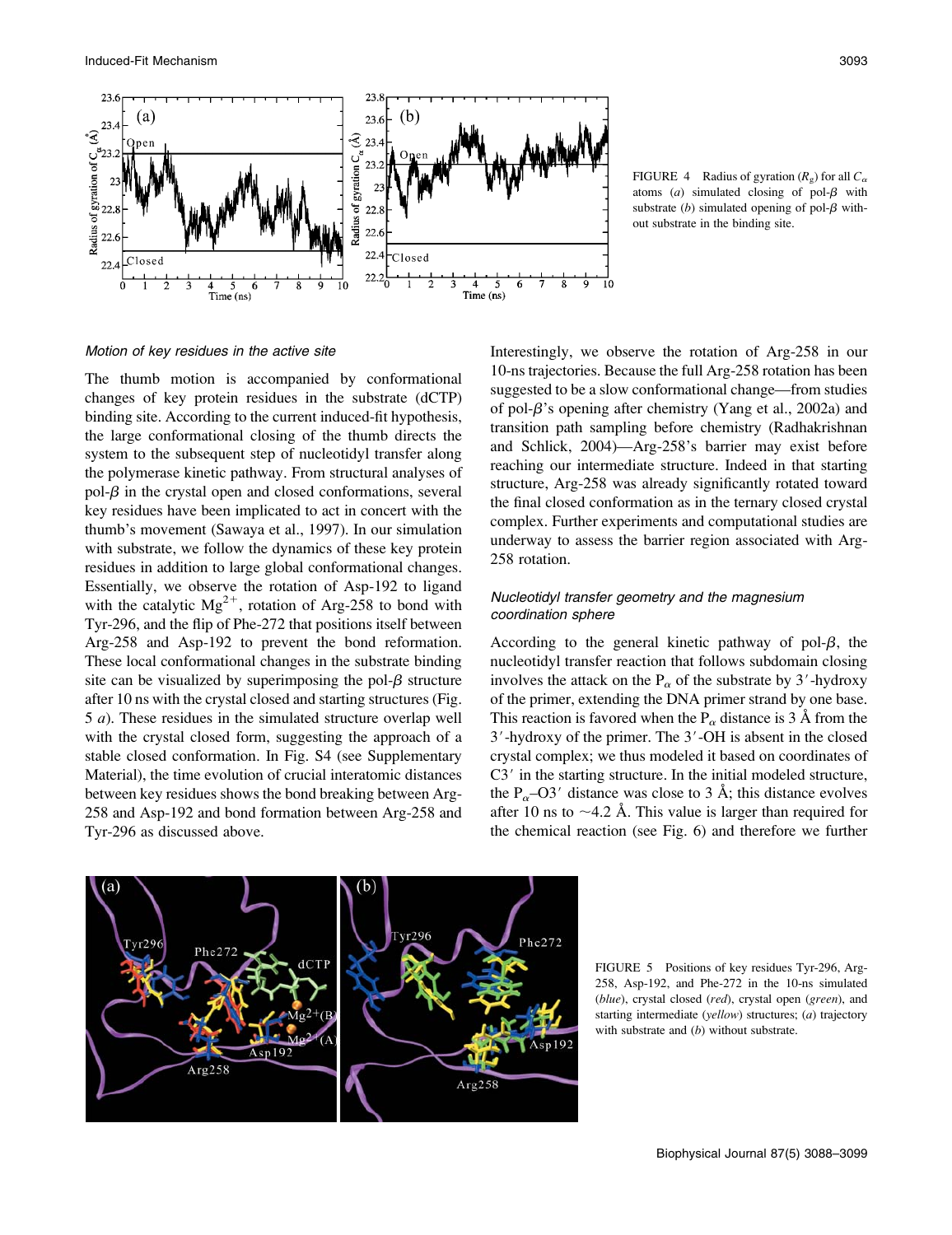

FIGURE 6 Coordination sphere of catalytic  $(Mg^{2+})$  and nucleotide  $(Mg<sup>2+</sup>)$  binding magnesium ions in the pol- $\beta$ /DNA complex with bound dCTP substrate after 10 ns. All the distances within 2  $\AA$  are depicted by white dotted lines. WAT2 is the crystallographically observed water. The  $dCTP:Pa-P10:O3'$  distance crucial for nucleotidyl transfer reaction is shown in a green dotted line.

examined this behavior. Our 1-ns control simulation from the crystal closed complex, resulted in a somewhat larger  $P_{\alpha}$ –O3' distance as well (K. Arora, unpublished data). Thus, we believe that the larger  $P_{\alpha}$ –O3' may reflect the force-field parameters and/or the fact that the nucleotidyl transfer step has a higher energy barrier and is rate limiting compared to the conformational change. The latter is supported by the suggested alternate mechanism for fidelity, where the ratelimiting step for nucleotide transfer is determined by stabilization of transition state during chemical step (Showalter and Tsai, 2002). To determine whether conformational or chemical steps are rate limiting, mixed quantum and molecular mechanics simulations are needed (e.g., R. Radhakrishnan and T. Schlick, unpublished data).

The magnesium ions are required for the nucleotidyl transfer reaction according to the two-metal-ion catalytic mechanism (Beese and Steitz, 1991). Therefore, we monitored the coordination and motion of both  $Mg^{2+}$ (catalytic and substrate binding) ions throughout the simulation. The observed distances between the  $Mg^{2+}$  ions and the ligands are listed in Table 1 and Fig. 6. We find that the coordination sphere of two  $Mg^{2+}$  ions is close to that observed in the crystal structure with a few noted exceptions. Specifically, the O1A oxygen atom from the substrates  $P_{\alpha}$ , a bridging ligand coordinated to both magnesium ions in the crystal structure, is coordinated only to the catalytic magnesium. Lacking the coordination with the O1A oxygen atom, the nucleotide binding ion coordinates with a water molecule (WAT3 in Fig. 6) not observed in the crystal structure. We also find the nucleotide binding magnesium to coordinate with two water molecules instead of one as

TABLE 1 Active site interatomic distances (in  $\mathring{A}$ ) for the simulated pol- $\beta$  with substrate and closed crystal form (1BPY)

| <b>Distance</b>                                  | $1BPY$ (x-ray) | Pol- $\beta$ /DNA/dCTP (10 ns) |
|--------------------------------------------------|----------------|--------------------------------|
| $Mg^{2+}(A)$ -Asp-190:OD2                        | 2.2            | 1.78                           |
| $Mg^{2+}(A)$ -Asp-192:OD1                        | 2.2            | 1.84                           |
| $Mg^{2+}(A)$ -Asp-256:OD2                        | 2.6            | 1.83                           |
| $Mg^{2+}(A)$ -dCTP:O1A                           | 1.9            | 1.84                           |
| $Mg^{2+}(A)$ -WAT1                               | n/a            | 2.11                           |
| $Mg^{2+}(B)$ -Asp-190:OD1                        | 2.7            | 1.78                           |
| $Mg^{2+}(B)$ -Asp-192:OD2                        | 2.0            | 1.80                           |
| $Mg^{2+}(B)$ -dCTP:O2B                           | 2.1            | 1.83                           |
| $Mg^{2+}(B)$ -dCTP:O2G                           | 2.0            | 1.89                           |
| $Mg^{2+}(B)$ -WAT2                               | 2.0            | 2.02                           |
| $Mg^{2+}(B)$ -WAT3                               | n/a            | 2.00                           |
| $P10:O3'$ -dCTP:P <sub><math>\alpha</math></sub> | n/a            | 4.20                           |

 $Mg^{2+}(A)$ , catalytic magnesium;  $Mg^{2+}(B)$ , nucleotide binding magnesium; dCTP, 2' -deoxyadenosine 5' -triphosphate; P10, primer nucleotide; n/a, absent in the crystal structure.

observed in the crystal structure. Interestingly one water molecule (WAT1) becomes bound to a catalytic magnesium ion (see Fig. 6), a possibility predicted by crystallographic structures (Sawaya et al., 1997). We also note the larger distance between the catalytic ion and the modeled  $O3'$ , not present in the crystal structure; this O3' might be expected to coordinate with the catalytic ion to complete the coordination sphere (see Fig. 6). These details may reflect imperfections of the force field, which is not parameterized to account for ligand to metal charge transfer and polarization effects. Still, the studies here shed light on the nature of subtle local conformational changes in the catalytic region on the substrate binding, like the rotations of Asp-192 and Asp-256, with all conserved aspartates (190, 192, 256) tightly coordinating the  $Mg^{2+}$  ions. The other interatomic distances between substrate and magnesium ions crucial for catalysis are maintained throughout the simulation and are close to those observed in crystal closed conformation (see Table 1).

## Polymerase- $\beta$ /DNA complex without substrate

To test the ''induced-fit'' mechanism, we performed an analogous simulation of our enzyme/DNA system without the dCTP substrate and the  $Mg^{2+}$  ions in the binding site. If the induced-fit mechanism were to hold, we expect an opening motion of the thumb subdomain to occur rather than the closing thought to be triggered by the substrate in the binding site.

#### Subdomain motions

The superimposition of the pol- $\beta$  structure after 10 ns with the crystal open and starting intermediate structures (superimposed according to  $C_{\alpha}$  atoms in the palm subdomain) depicts the large thumb subdomain movement toward the crystal open form (see Fig.  $2 bl$ ). Also shown in the Fig. 2,  $b2$  and  $b3$ , is the  $\alpha$ -helix N position compared to the starting,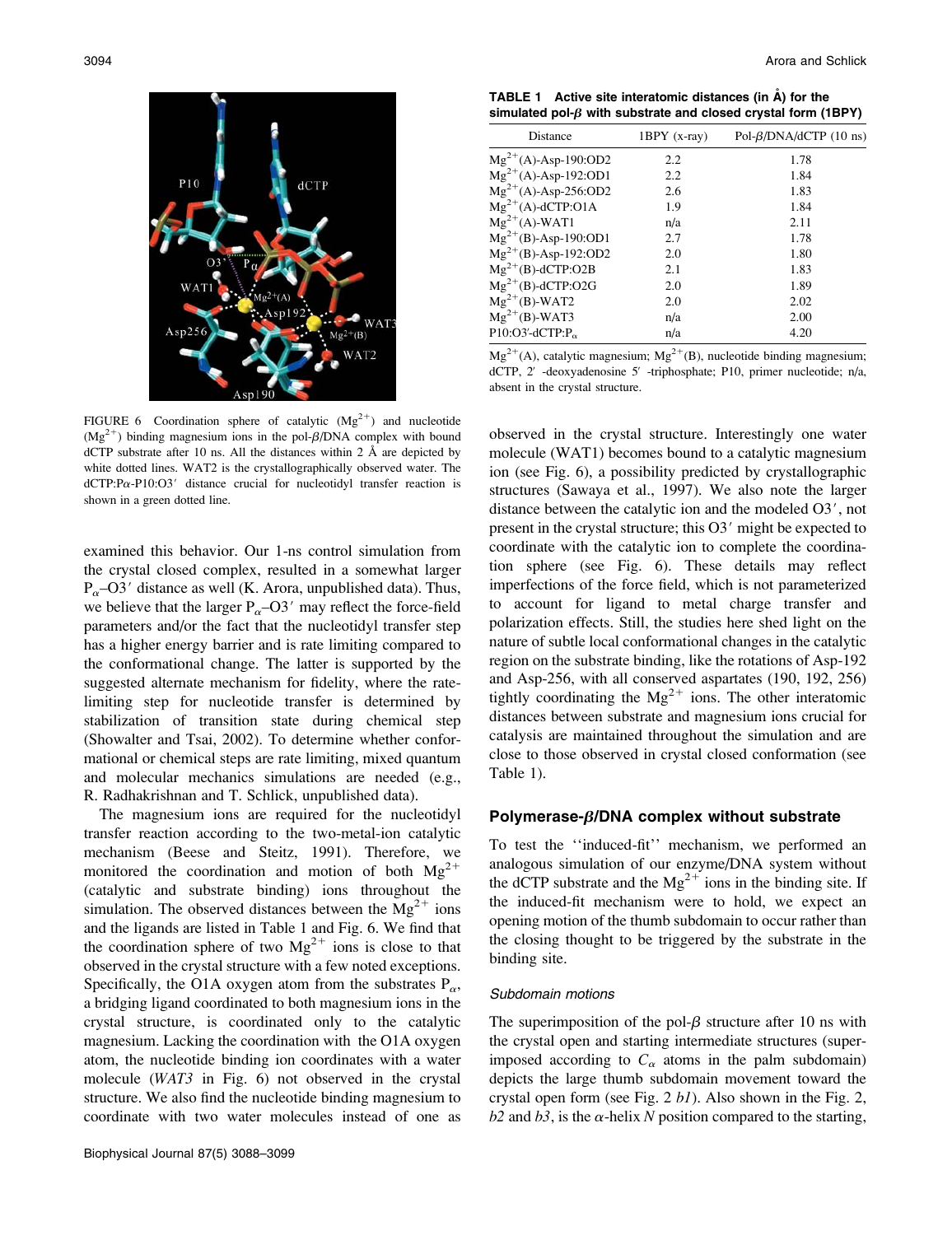crystal open and closed structures. The overall opening trend is visible. The  $\alpha$ -helix N in the simulated state is close to the crystal open conformation  $(RMSD = 1.4 \text{ Å})$ . The time evolution of the thumb subdomain motion and overall dynamics of polymerase was followed by computing the RMSD and radius of gyration  $(R<sub>g</sub>)$ , throughout the simulation (see Figs. 3  $b$  and 4  $b$ ). Again, the overall opening motion of the enzyme and the significant motion of the  $\alpha$ -helix  $N$  are evident. In contrast to the closing motion, the shift  $h$ of the  $\alpha$ -helix N is almost constant and small in this case  $(1–2 \text{ Å})$ , and thus the total RMSD is a good measure of approach to the open state (supplemental Fig. S2). This observation of overall opening supports the induced-fit mechanism for maintaining polymerase fidelity.

We also note the relaxation of the thumb in either the closed or open conformation depending on whether there is substrate or no substrate in the polymerase binding site, within a few nanoseconds. This observation ties well with the recent experimental studies that suggest that subdomain motions are relatively fast and occur on the timescale of the order of a few nanoseconds (Vande Berg et al., 2001; Kim et al., 2003). However, any estimate of the timescale warrants caution because our starting point is an intermediate structure designed to accelerate the conformational change event. The complete time of subdomain motions is likely slower than a few nanoseconds.

#### Motion of key active site residues

In sharp contrast to the pol- $\beta$  simulation with substrate in the binding site, the 10-ns trajectory of pol- $\beta$  without dCTP and  $Mg^{2+}$  ions in the substrate binding site reveals that residues in the active site flip or rotate to a conformation that resembles the open crystal structure. We observe the flip of Asp-192, rotation of Arg-258 toward Asp-192 to engage in forming salt bridge, breaking of the Tyr-296 and Arg-258 bond, and the flip of Phe-272 to allow for the rotation of Arg-258. These changes are easily visualized by superimposition of the simulated structure after 10 ns with the crystal open and the intermediate starting structure (see Fig.  $5 b$ ). Crucial interatomic distances between these key residues are also shown in supplemental Fig. S4.

To clearly show the final position of the  $\alpha$ -helix N with respect to the crystal open and closed conformation, the time evolution of the shift distance  $(h)$  (see supplemental Fig. S1) was plotted for both trajectories of pol- $\beta$  with and without substrate (see supplemental Fig. S2). For the trajectory with substrate in the active site, the shift distance  $(h)$  increases after 3 ns, suggesting the drift of  $\alpha$ -helix N away from the line joining the geometric centers of  $\alpha$ -helix N in the crystal open and closed structures. Although the  $\alpha$ -helix N moves toward the closed conformation, it does so at some angle. On the other hand, the shift distance remains almost constant for the opening motion without substrate suggesting better overlap of the simulated structure with the crystal open form.

Beside these subdomain motions, approach to open or closed conformations, gains support by the associated rearrangement of local side chains in the pol- $\beta$  active site, motions crucial for subsequent catalysis.

The results here highlight how the presence of the correct substrate or the absence of substrate in the pol- $\beta$  binding site invokes contrasting response of protein residues in the microenvironment of the binding site. The binding site is thus extremely sensitive to the presence of the substrate. The thumb subdomain of the polymerase also shows the contrasting motions: closing in the presence of the substrate and opening without substrate, although not perfectly superimposable with the crystal conformation because of limited sampling. The two  $Mg^{2+}$  ions (catalytic and nucleotide binding) are also crucial for maintaining the tight active site geometry. The importance of  $Mg^{2+}$  in maintaining polymerase fidelity has been highlighted by several experimental studies like Beese and Steitz (1991) and Steitz (1993). Although here we modeled catalytic  $Mg^{2+}$  and nucleotide binding  $Mg^{2+}$  in the polymerase active site as in crystal closed form, we cannot distinguish their individual roles on polymerase dynamics; this is addressed elsewhere (Yang et al., 2004).

## ESSENTIAL DYNAMICS ANALYSIS

Essential dynamics analysis was performed on the two dynamics trajectories analyzed above (pol- $\beta$ /DNA with and without substrate) to separate large-scale correlated motions from small-scale random harmonic vibrations. Note that although principal component analysis is not appropriate for predicting long-time dynamics of proteins (Balsera et al., 1996; Clarage et al., 1995) due to sampling errors, it is reasonable when large-scale motions are observed during the simulation length (Balsera et al., 1996). The two covariance matrices were diagonalized as detailed under methodology, and the resulting eigenvalues for the first 50 modes are shown in supplemental Fig. S5. There are only a few dominant eigenvectors with large eigenvalues, suggesting that the essential subspace that encapsulates the large-scale protein motions is small relative to the total number of degrees of freedom. Specifically, the top 10 eigenvalues describe 80% of the overall motion magnitude for both systems. Figs. 7,  $a-c$ , and 8,  $a-c$ , illustrate the contribution of each  $C_{\alpha}$  atom to the motion along the top five principal component (PCs), trajectories along the PC axes, and the probability distribution of fluctuations from corresponding PCs for our two  $DNA/pol- $\beta$  systems.$ 

The projections of the trajectory amplitudes on the first few eigenvectors for both systems suggest that a significant component of the motion in the protein is concentrated in the thumb (residues 252–335) and 8-kDa (residues 1–90) regions. The thumb motion is particularly evident in PCs 1 and 2 with substrate and PCs 1 and 3 without substrate. Besides the thumb and 8-kDa regions, there is persistent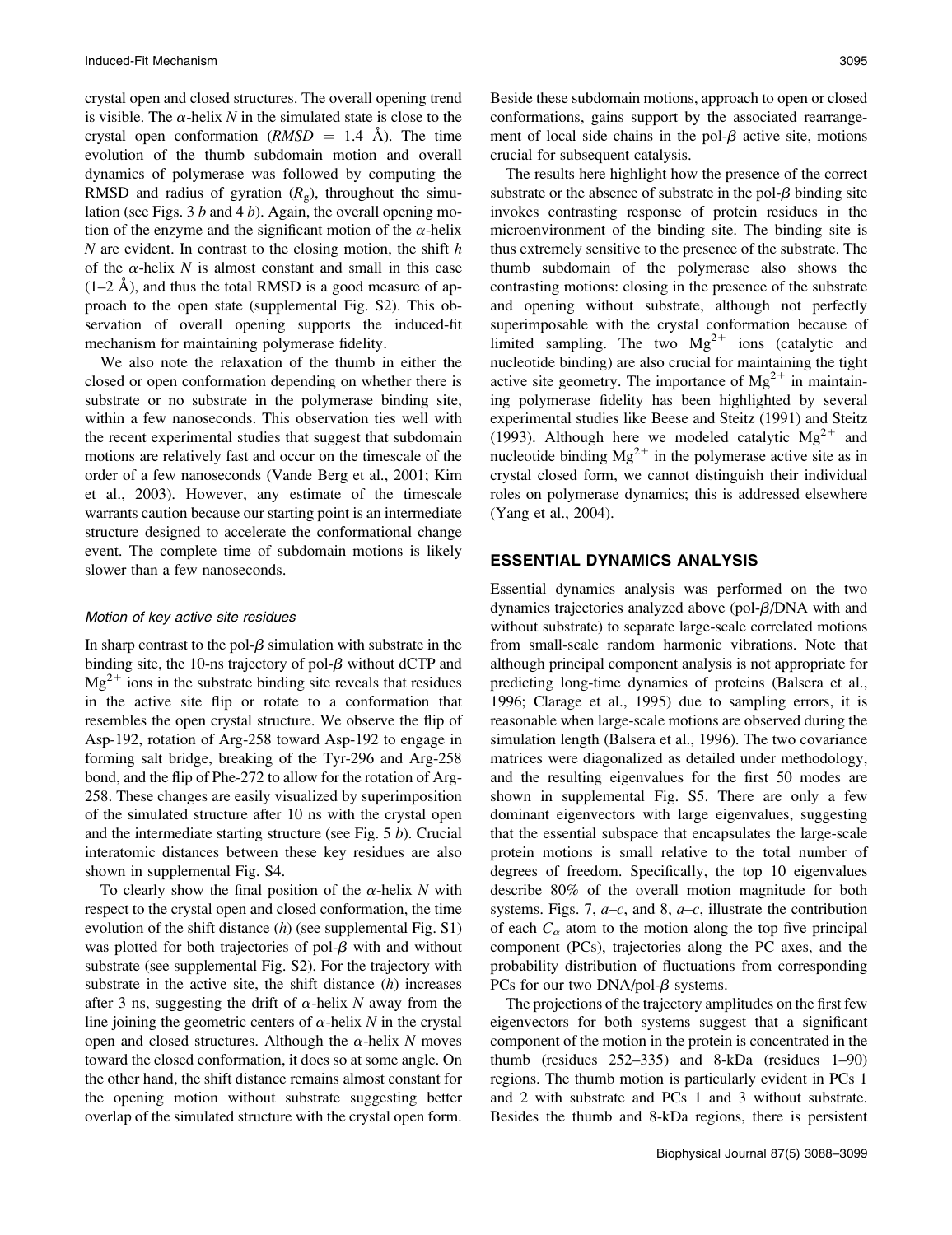

FIGURE 7 Results of the essential dynamics analysis of pol- $\beta$  with substrate. (a) Contribution of each  $C_{\alpha}$  atom to the motions along the first five normalized eigenvectors. (b) Time evolution of projection of these eigenvectors on the dynamics trajectory. (c) Corresponding probability distributions together with fitted Gaussian distributions.

motion in both cases in three loop regions corresponding to residue numbers 242–250, 200–210, and 302–310 (see PC 2). PCs 3, 4, and 5 single out motions pertaining exclusively to the loop of residues 300–310 in the thumb subdomain of pol- $\beta$  with substrate. From the probability distributions of displacements along the corresponding eigenvectors, we see that PC 1 corresponds to slow global motions with probability distributions far from Gaussian (Figs. 7  $c$  and 8  $c$ ). PC 1 of pol- $\beta$  with substrate has three distinct peaks, suggesting structural transitions among different conformational states during closing; this suggests that closure occurs via a series of metastable states separated by low energy barriers, corroborating transition path sampling studies of the system (Radhakrishnan and Schlick, 2004). The other PCs represent oscillations and lower amplitude motions. The comparison between the sampled and ideal Gaussian distributions yields a correlation coefficient, which can be plotted as the function of the eigenvector number as shown in supplemental Fig. S6. The correlation coefficients between the actual distribution (by projecting the eigenvectors on the trajectories) and fitted Gaussians is between 0.46 and 0.99. Beyond PC 3, correlation coefficients are higher than 0.95, indicating a reduced dimension essential space in which the most functionally relevant motions of protein reside.

Specific motions corresponding to PCs can also be visualized by projecting all trajectory frames onto a specific eigenvector and the new trajectory; a visual inspection reveals the motion in the direction defined by the eigenvector. A rendering of the motion along the first three eigenvectors for both cases is shown in Fig. 9,  $a$  and  $b$ . Motions are evident along the thumb and 8-kDa domain regions, as well as solvent-exposed loops of the protein: L1 (residues 200–210), L2 (residues 242–250), and L3 (residues 302–310). The palm and finger subdomains are almost superimposable and show the least movement. Subtle differences also exist between the two cases. The thumb subdomain explores different conformational spaces in the case with and without substrate (closing versus opening trends), as evident from PC 2 and other PCs. Another striking difference is the occurrence of larger 8-kDa domain motion when the substrate is present in the binding site (especially PC 1); this larger 8-kDa motion is correlated with the thumb subdomain closing movement. Protein residues in the thumb and 8-kDa domains come to spatial proximity and engage in bond formation that finally locks the molecule in the closed conformation. When the substrate is absent, the thumb undergoes an opening motion to move farther away from the 8-kDa domain, thus invoking smaller movements of 8-kDa domain.

## CONCLUDING REMARKS

We have performed nanosecond-range molecular dynamics simulations of pol- $\beta$  with and without substrate to investigate the induced-fit hypothesis of pol- $\beta$ 's large subdomain rearrangement. This investigation is warranted because correlation between the polymerase's subdomain conformation and the presence/absence of an incoming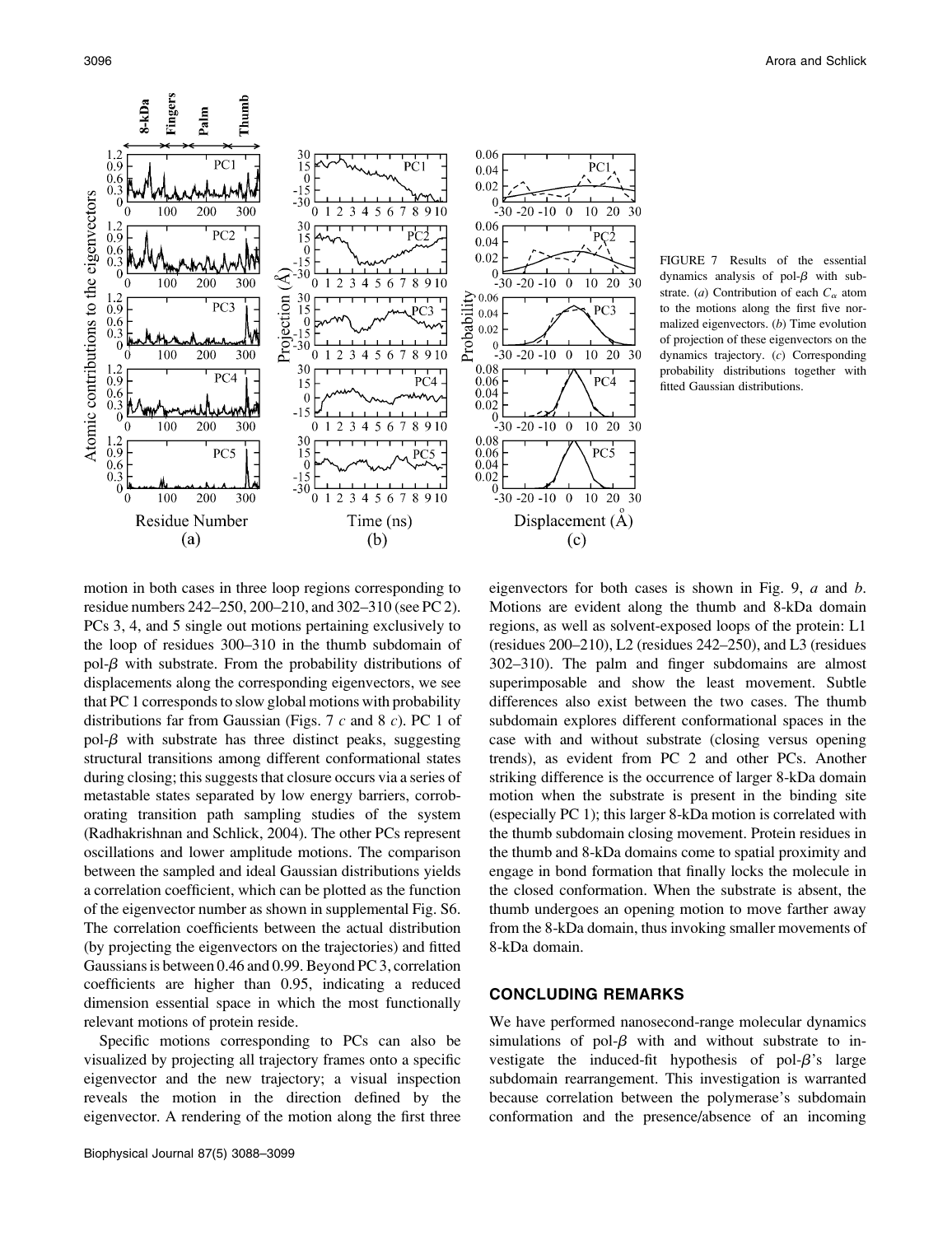

FIGURE 8 Results of the essential dynamics analysis of pol- $\beta$  without substrate. (a) Contribution of each  $C_{\alpha}$  atom to the motions along the first five normalized eigenvectors. (b) Time evolution of projection of these eigenvectors on the dynamics trajectory. (c) Corresponding probability distributions together with fitted Gaussian distributions.

nucleotide is not obvious from static crystal structures. In the presence of substrate, we observe systematic rearrangement of residues in the microenvironment of the substrate, stabilizing the closed state for subsequent nucleotidyl transfer reaction. Without the nucleotide substrate, an opening motion is accompanied with a rearrangement of the residues in the binding site that may disfavor chemistry. Although our trajectories start from intermediate structures of pol- $\beta$  (between crystallographic "open" (1BPX) and ''closed'' (1BPY) complexes), this construction facilitates capturing motions that appear intrinsic to the enzyme. This intermediate is likely close to a structure along the conformation transition pathway; indeed it resembles the crystal structure of intermediate complex (thumb RMSD 1.3 Å) of pol- $\beta$  with a mismatch (J. M. Krahn, W. A. Beard, and S. H. Wilson, unpublished data) and corresponds to the



FIGURE 9 Twenty-five frames taken at equally spaced intervals from the motions along the first three eigenvectors of (a) pol- $\beta$ /DNA with dCTP and (b) pol- $\beta$ /DNA without substrate in the binding site. Frames correspond to displacements between the minimum and maximum displacement corresponding to eigenvalues. Different subdomains of polymerase are color coded: thumb (yellow), palm (green), fingers (light blue), and 8-kDa (mauve). The loop regions showing persistent movement are labeled as L1 (residues 200–210), L2 (residues 242–250), and L3 (residues 302–310).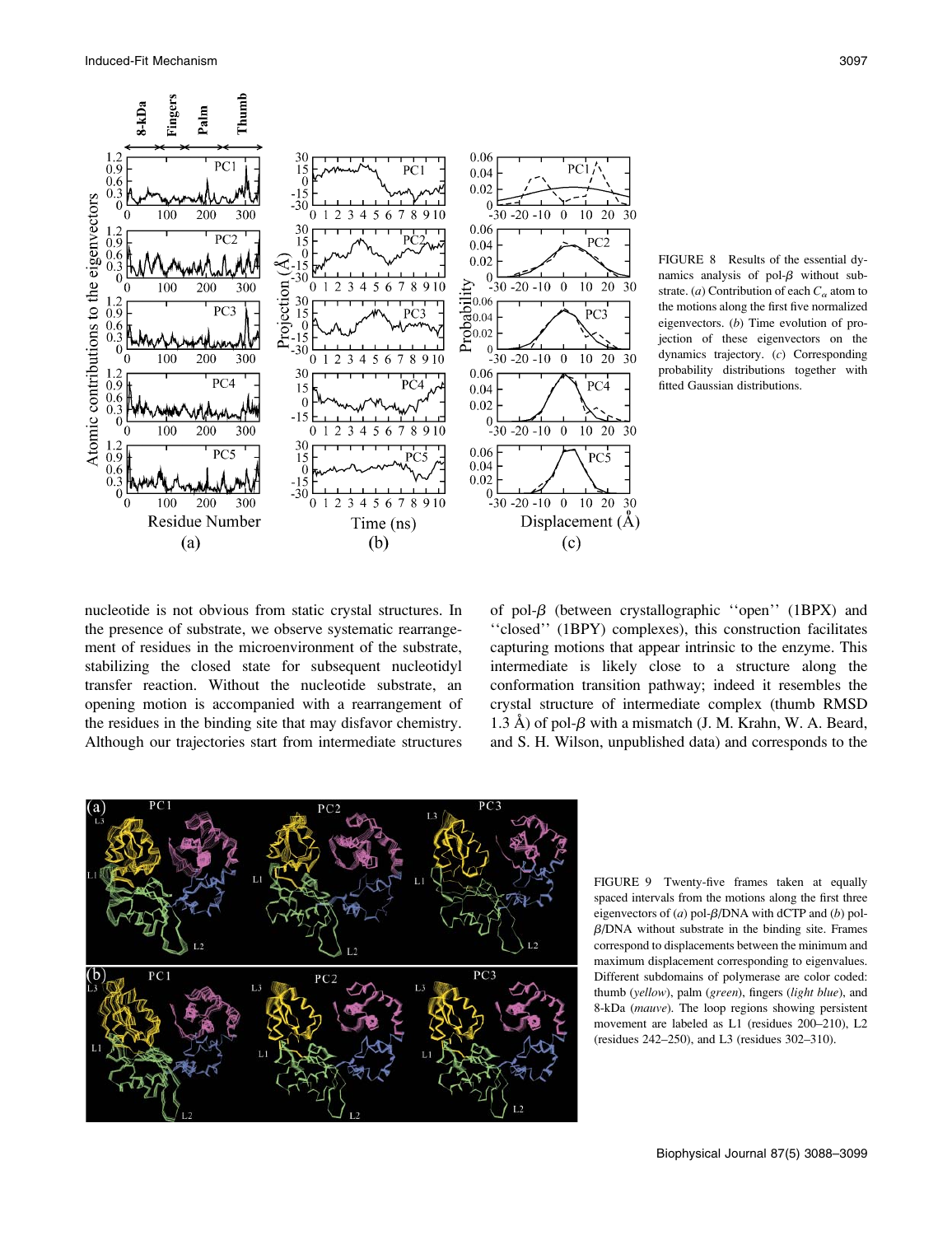intermediate (thumb RMSD 1.4  $\AA$ ) determined by our stochastic path simulations of pol- $\beta$  (K. Arora and T. Schlick, unpublished data).

Our studies support the substrate-induced conformational change in pol- $\beta$  and are consistent with the crystal structures of pol- $\beta$  in open and closed forms that reveal a movement of the main-chain atoms of the thumb subdomain up to 7 Å upon nucleotide binding. The complementary principal component analysis helps to extract salient features from these trajectories. Interestingly, the first few principal components in both cases (with and without substrate) correspond to similar modes, with most of the motion concentrated in the residues of the thumb and 8-kDa subdomains. These results further support the functional importance of the thumb subdomain motion that polymerases employ in monitoring synthesis fidelity. Natural extensions of this work involve the study of polymerase dynamics in the presence of different incoming substrates, as done for the chemical reaction (Floria´n et al., 2003). Studies of mismatches were also performed for the opening after chemistry (Yang et al., 2002b) and are underway by transition path sampling for a G:A mismatch (R. Radhakrishnan and T. Schlick, unpublished data).

In addition, other studies that can generate complete reaction pathways—by Elber's stochastic path approach (Elber et al., 2003) and Chandler's transition path sampling (Bolhuis et al., 2000)—will undoubtedly shed further insights on polymerase mechanisms at atomic resolution.

## DNA POLYMERASE  $\beta$  MOVIES

Movies from our 10-ns dynamics simulations of DNA pol- $\beta$ with and without substrate can be viewed to better comprehend the motion described here. The animations show the large global motions as well as accompanying local conformational changes in the active site. We have also prepared movies of the top two eigenvectors from our essential dynamics analysis that smoothly depict the backbone dynamics of the pol- $\beta$ . These products can be viewed on http://monod.biomath.nyu.edu/index/papdir/pap\_2\_107.html.

## SUPPLEMENTARY MATERIAL

An online supplement to this article can be found by visiting BJ Online at http://www.biophysj.org.

We thank Drs. Samuel Wilson and Suse Broyde for helpful advice and insights. We are indebted to Dr. William Beard for his insightful comment on the induced-fit hypothesis and to Linjing Yang and Ravi Radhakrishnan for many fruitful discussions. Molecular images were generated using visual molecular dynamics (Humphrey et al., 1996) and INSIGHT II.

The work was supported by National Science Foundation grant ASC-9318159 and National Institutes of Health grant R01 GM55164. We also acknowledge the American Chemical Society Petroleum Research Fund for support (or partial support) of this research (award PRF39115-AC4 to T. Schlick).

#### **REFERENCES**

- Ahn, J., V. S. Kraynov, X. Zhong, B. G. Werneburg, and M.-D. Tsai. 1998. DNA polymerase  $\beta$ : effects of gapped DNA substrates on dNTP specificity, fidelity, processivity and conformational changes. Biochem. J. 331:79–87.
- Ahn, J., B. G. Werneburg, and M.-D. Tsai. 1997. DNA polymerase  $\beta$ : structure-fidelity relationship from pre-steady-state kinetic analyses of all possible correct and incorrect base pairs for wild type and R283A mutant. Biochemistry. 36:1100–1107.
- Amadei, A., A. B. M. Linssen, and H. J. C. Berendsen. 1993. Essential dynamics of proteins. Proteins. 17:412–425.
- Ames, B. N., M. K. Shigenaga, and T. M. Hagen. 1990. Oxidants, antioxidants, and the degenerative diseases of aging. Proc. Natl. Acad. Sci. USA. 90:7915–7922.
- Arcangeli, C., A. R. Bizzari, and S. Cannistraro. 2000a. Concerted motions in copper plastocyanin and azurin: an essential dynamics study. Biophys. Chem. 90:45–56.
- Arcangeli, C., A. R. Bizzari, and S. Cannistraro. 2000b. Molecular dynamics simulations and essential dynamics study of mutated plastocyanin: structural, dynamical and functional effects of a disulfide bridge insertion at the protein surface. Biophys. Chem. 92:183–189.
- Arcangeli, C., A. R. Bizzari, and S. Cannistraro. 2001. Dynamic simulations of 13 TATA variants refine kinetic hypotheses of sequence/activity relationships. Biophys. Chem. 308:681–703.
- Arnold, E., J. Ding, S. H. Hughes, and Z. Hostomsky. 1995. Structures of DNA and RNA polymerases and their interactions with nucleic acid substrates. Curr. Opin. Struct. Biol. 5:27–38.
- Balsera, M. A., W. Wriggers, Y. Oono, and K. Schulten. 1996. Principal component analysis and long time protein dynamics. J. Phys. Chem. 100:2567–2572.
- Beard, W. A., W. P. Osheroff, R. Prasad, M. R. Sawaya, M. Jaju, T. G. Wood, J. Kraut, T. A. Kunkel, and S. H. Wilson. 1996. Enzyme-DNA interactions required for efficient nucleotide incorporation and discrimination in human DNA polymerase  $\beta$ . J. Biol. Chem. 271:12141-12144.
- Beard, W. A., and S. H. Wilson. 1998. Structural insights into DNA polymerase  $\beta$  fidelity: hold it tight if you want it right. Chem. Biol. 5:R7– R13.
- Beese, L. S., and T. A. Steitz. 1991. Structural basis for the  $3'-5'$ exonuclease activity of Escherichia coli DNA polymerase I: a two metal ion mechanism. EMBO J. 9:25–33.
- Berman, H. M., J. Westbrook, Z. Feng, G. Gilliland, T. N. Bhat, H. Weissig, I. N. Shindyalov, and P. E. Bourne. 2000. The protein data bank. Nucleic Acids Res. 28:235–242.
- Bolhuis, P. G., C. Dellago, P. L. Geisseler, and D. Chandler. 2000. Transition path sampling: throwing ropes over mountains in the dark. Annu. Rev. Phys. Chem. 12:A147–A152.
- Brooks, B. R., R. E. Bruccoleri, B. D. Olafson, D. J. States, S. Swaminathan, and M. Karplus. 1983. CHARMM: a program for macromolecular energy, minimization, and dynamics calculations. J. Comput. Chem. 4:187–217.
- Brünger, A. T., and M. Karplus. 1988. Polar hydrogen positions in proteins: empirical energy placement and neutron diffraction comparison. Proteins. 4:148–156.
- Capson, T. L., J. A. Peliska, B. F. Kaboord, M. W. Frey, C. Lively, M. Dahlberg, and S. J. Kovic. 1992. Kinetic characterization of the polymerase and exonuclease activities of the gene 43 protein of bacteriophage T4. Biochemistry. 31:10984–10994.
- Clarage, J. B., T. Romo, B. K. Andrews, B. M. Pettitt, and G. N. Phillips, Jr. 1995. A sampling problem in the molecular dynamics simulations of macromolecules. Proc. Natl. Acad. Sci. USA. 92:3288–3292.
- Dahlberg, M. E., and S. J. Benkovic. 1991. Kinetic mechanism of DNA polymerase I (Klenow fragment): identification of a second conformational change and evaluation of the internal equilibrium constant. Biochemistry. 30:4835–4843.